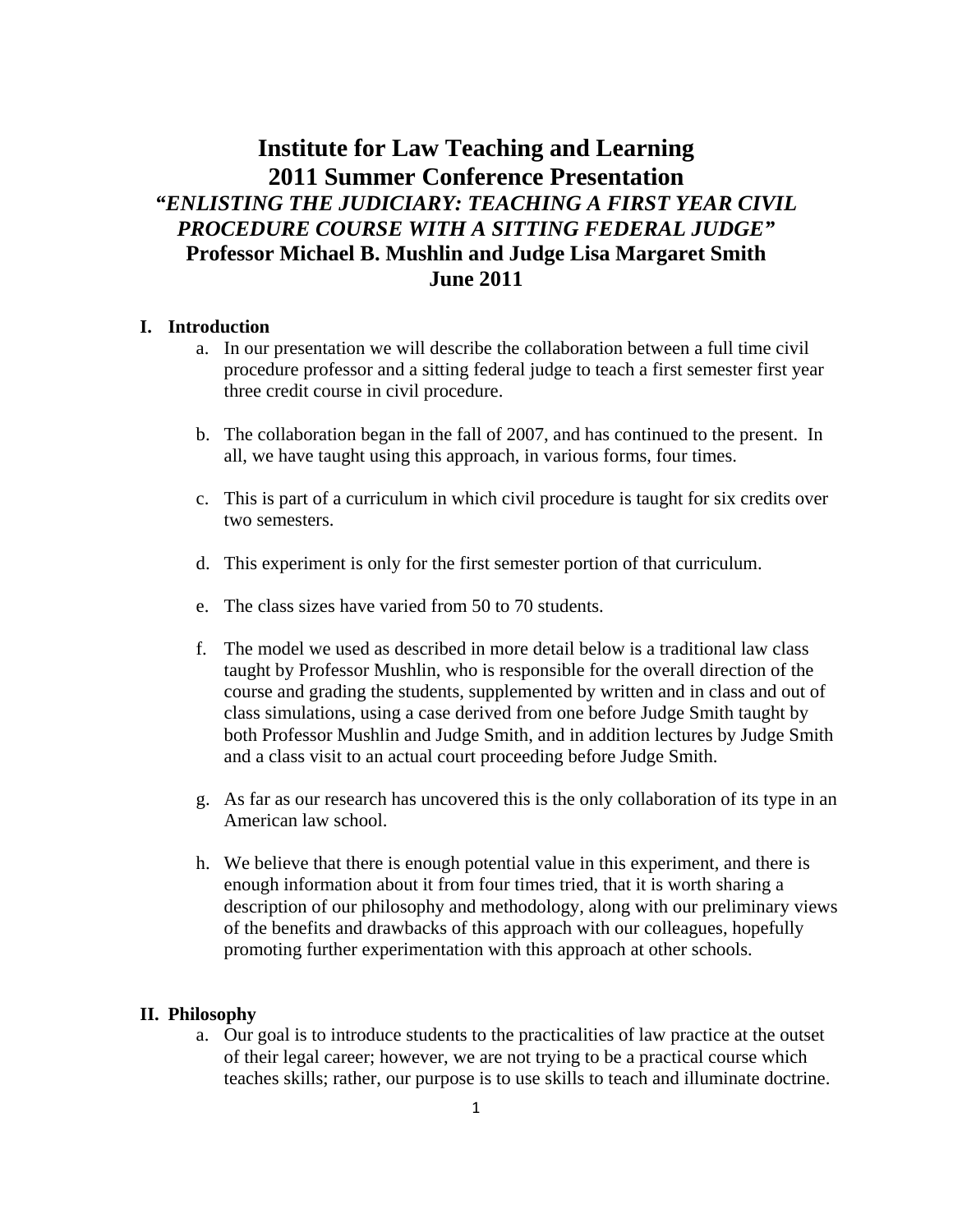- b. We want through our collaboration to take the dryness and abstraction out of a course that focuses on the stages of litigation and is heavily rules driven.
- c. We were influenced in our motivation to try this technique by the McCrate Report, The Carnegie Report and the Report on the Best Practices for Legal Education.<sup>1</sup> These reports all call for more effort to instill practical skills into the teaching of law and also to integrate the teaching of cognitive, ethical and practical skills to law students.
- d. Our ambition is to make the concepts of pleadings, discovery, pretrial motions, summary judgment, trial and settlement come alive and to demonstrate to the students the practical and ethical applications of the rules and law governing these stages of litigation.

### **III. Methodology: The Three Techniques**

- a. The first technique we use is *Popup v. Dickens,* a mythical case the facts of which are drawn from a straightforward diversity case that was before Judge Smith several years ago, as the springboard for written and simulation exercises described below.
- b. The second technique is appearances by Judge Smith at certain classes and lectures from her regarding topics discussed in the class including discovery.
- c. The third technique is the argument before Judge Smith of an active case on her docket by the attorneys in the case. This argument is held in the presence of the class.

#### **IV. The First Technique:** *Popup v. Dickens*

- a. *Popup v. Dickens* is a factually simple case that we have used to develop exercises.
- b. It is drawn from a real case. We have changed the names for privacy reasons and altered some of the facts in order to simplify the case and make it more appropriate for the exercises we have developed.
- c. The case is a tort action that arose following a game of whiffle ball. Paul Popup is a married man with a 12 year old son, Philip. The defendant, Charles Dickens, is Paul's college friend. They live in different states. During a "pick up" game of whiffle ball at Dickens' home, Dickens lost control of the bat he was using,

<sup>&</sup>lt;sup>1</sup> William M. Sullivan, Anne Colby, Judith Welch Wegner, Lloyd Bond, Less S. Shulman, *Educating Lawyers: Preparation for the Profession of Law* (2007) (Carnegie Report); Roy Stuckey et. al., *Best Practices For Legal Education: A Vision and A Roadmap* (2007); Report of the Task Force on Law Schools and The Profession, *Narrowing the Gap,* (American Bar Association Section of Legal Education and Admissions to the Bar 1992) (McCrate Report).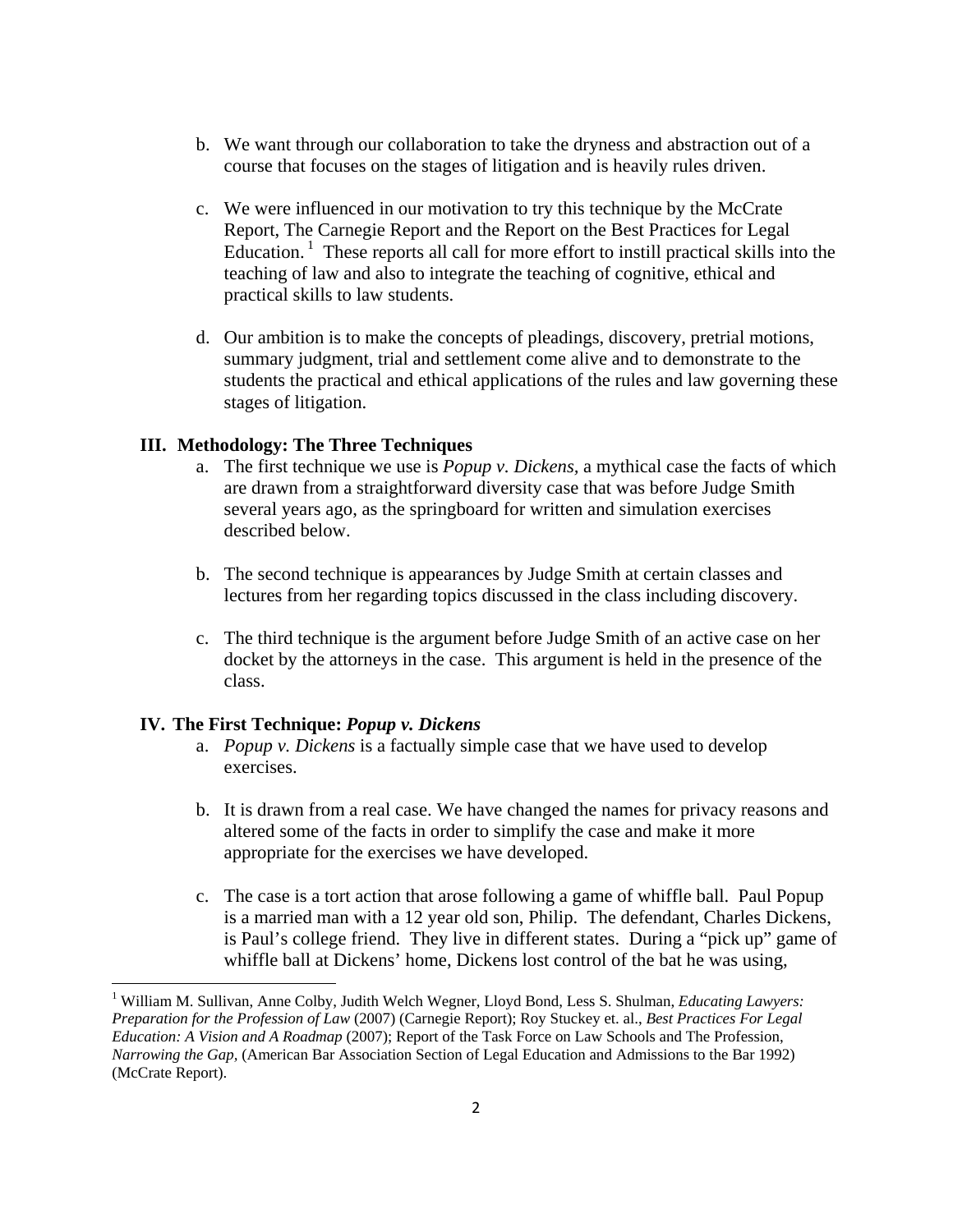causing it to fly into the air and strike Philip in the face. The bat was aluminum, rather than a plastic whiffle ball bat, and it caused Philip to suffer significant injury.

d. We use this case for exercises in drafting, discovery, summary judgment and settlement.

# V. T**he Second Technique: Appearances by Judge Smith at Civil Procedure classes**

- a. At various times Judge Smith attends the class.
- b. The purpose of these visits is to lecture on discovery, to review the work of students on written exercises and to preside at simulations.

### **VI.The Third Technique: Court Visit**

- a. Once during the semester students attend a live court proceeding
- b. For the first two years of this experiment the proceeding was held at Pace Law School and involved the argument of a pending motion for summary judgment that was argued before the students.
	- i. The students received the papers in advance and met with the attorneys after the argument so they could ask questions of counsel.
	- ii. In both cases the judge rendered her decision before the end of the semester and the decision was made available to the students.
- c. For the next two years the students attended Judge Smith's courtroom to observe an argument on a pending discovery motion.
	- i. The students received the papers in advance and met with the attorneys after the argument so they could ask questions of counsel.
	- ii. The judge rendered her decision following the argument while the students were present.

## **VII. Exercises**

 We have generated four exercises and one demonstration out of the case, each designed to enliven and deepen the study of basic concepts in the first semester Civil Procedure course.

- a. Complaint drafting exercise.
	- i. In this exercise the students draft a complaint for the plaintiff in *Popup v. Dickens*, after studying the rules on pleadings.
	- ii. The complaints are reviewed by both of us and returned to the students.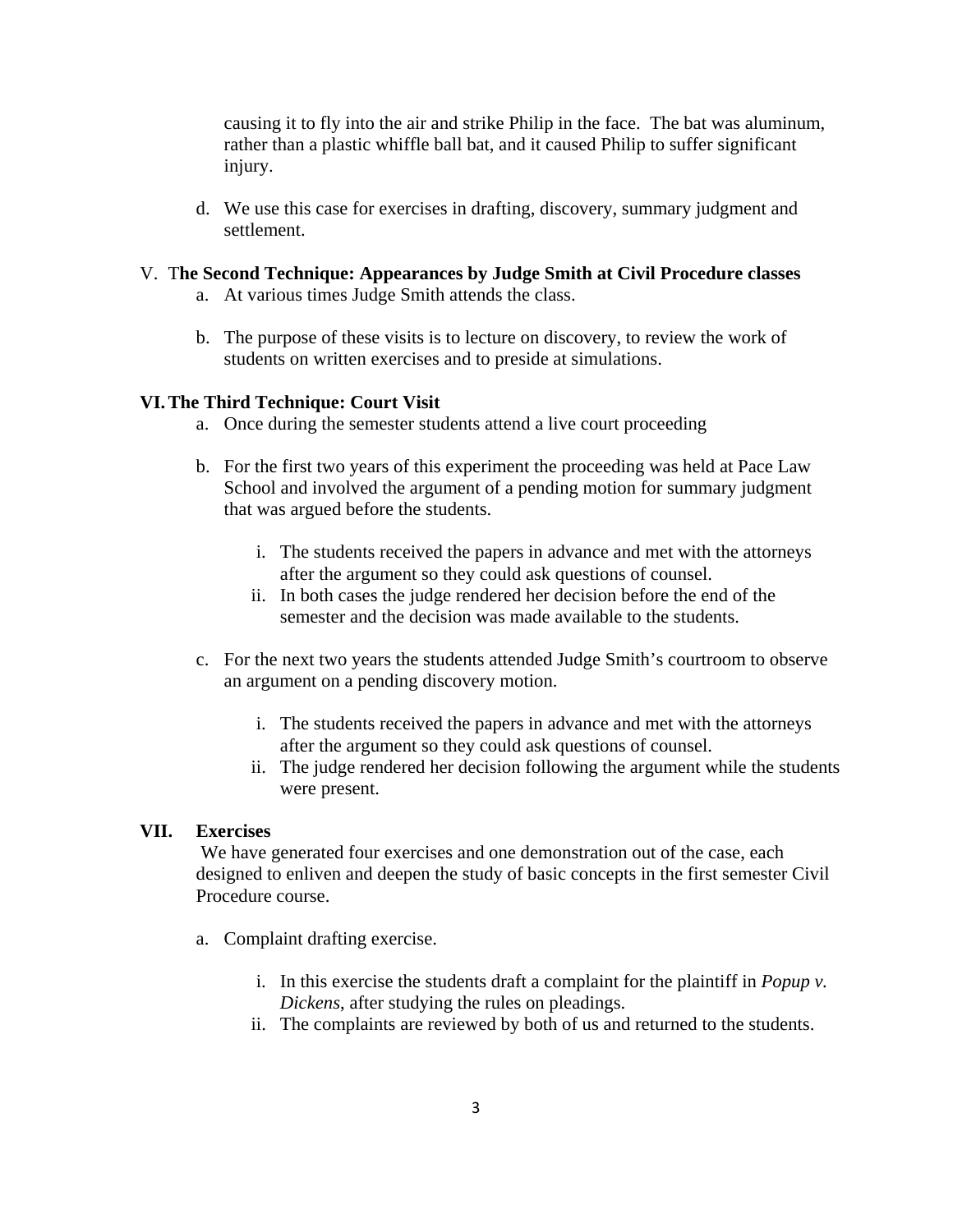- iii. In addition, we hold a class session reviewing the complaints with the students and commenting generally on them, using anonymous examples to highlight well drafted (or poorly drafted) complaints or portions thereof.
- b. Discovery exercises.
	- i. These, too, are drawn from *Popup v. Dickens.*
	- ii. The second exercise is to draft a discovery plan in the case for plaintiff.
		- 1. The students are told to use the complaint drafted in the case.
		- 2. They are told that the defendant has filed an answer denying the central assertions in the complaint and asserting a number of affirmative defenses.
		- 3. They are then asked to craft a proposed discovery plan to present at a Rule 26 conference before the United States Magistrate Judge overseeing discovery in the case.
		- 4. The plans are then reviewed by us, discussed in class and returned to the students.
	- iii. The third exercise is a simulated deposition, deposing both Charles Dickens and Paul Popup.
		- 1. This exercise breaks the class into groups of two students each, One student in each group, designated "Attorney #1", is counsel for the Popup plaintiffs for purposes of the deposition of defendant Charles Dickens, and in addition will play Paul Popup for purposes of the Popup deposition. The other student in each group, designated "Attorney #2", is counsel for Charles Dickens for purposes of the deposition of plaintiff Paul Popup, and plays Charles Dickens for purposes of the Dickens deposition.
		- 2. The witness in each of the depositions may act as his (her) own attorney, and may make objections during the deposition.
		- 3. Separate instructions are given to each student attorney/witness with additional information about the case which may or may not be revealed depending upon what is discovered in the deposition.
		- 4. Before class each team of students completes the deposition exercise.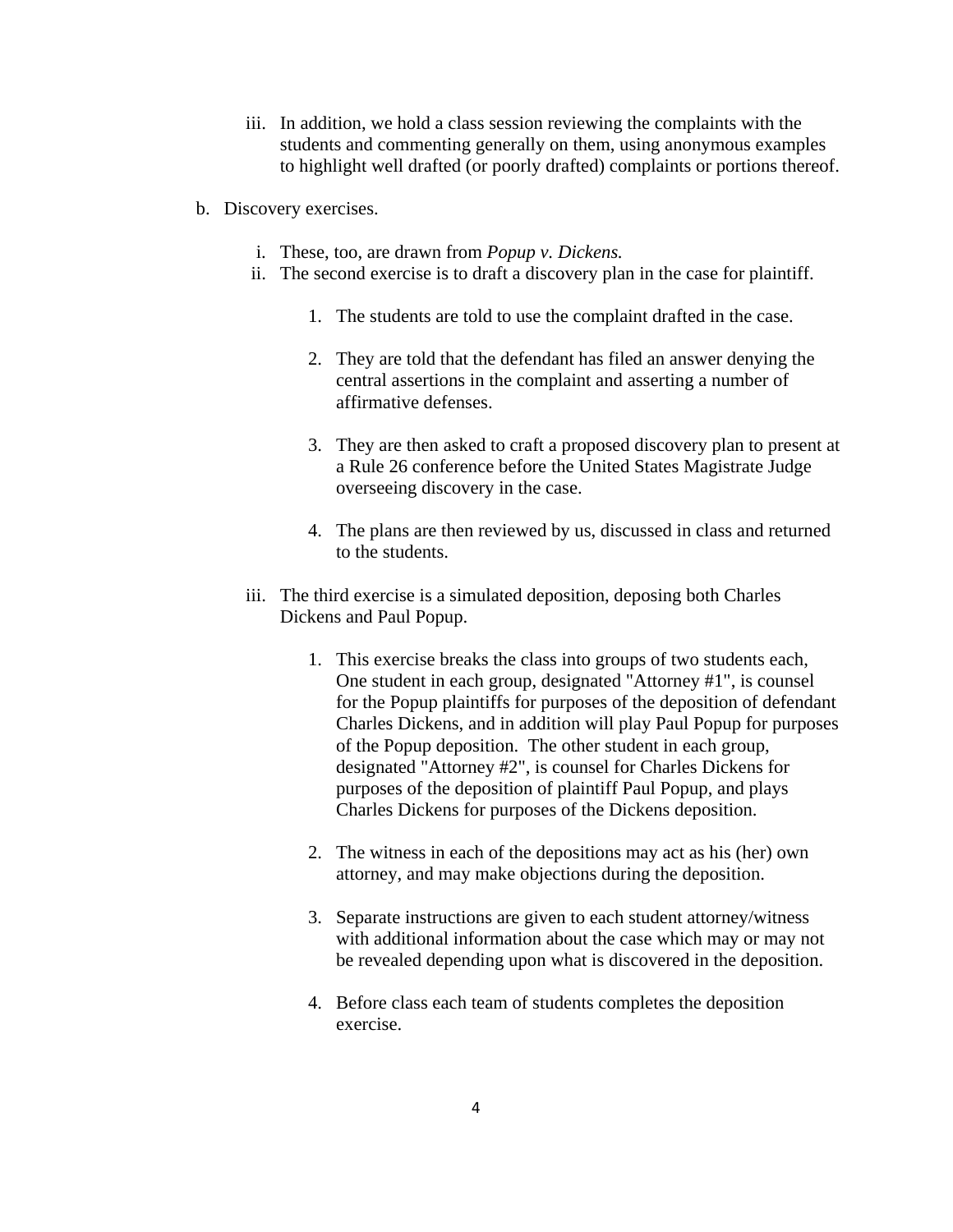- 5. A class is then devoted to a simulated deposition conducted by two students chosen by Professor Mushlin. In some years we have used students from the class to play the witnesses, but this past year we found it was useful to use students from the previous year's class to be the witnesses while current class members conducted the depositions. This class is attended by Judge Smith. After the depositions of the two principals are taken time is devoted to a discussion of the purposes of depositions and the relative success or lack of success by the students in the conduct of their own deposition.
- 6. Following the class the students prepare a short memorandum reflecting on the exercise and identifying specifically what each could have done better in light of what they learned doing this exercise.
- c. Argument of a summary judgment motion in *Popup v. Dickens*
	- i. Students are assigned either the role of plaintiffs' counsel or defendant's counsel and are asked to prepare to argue a motion for summary judgment in the case.
	- ii. At class two students are chosen to argue the case before Judge Smith.
	- iii. The motion papers in the actual case are made available to students in advance of the class.
	- iv. After the argument Judge Smith and Professor Mushlin use the case to discuss Rule 56 of the Federal Rules of Civil Procedure.
- d. Simulated mediation and settlement demonstration in the case conducted by Judge Smith.
	- i. This exercise is accompanied by a memorandum prepared for each side outlining how each side assesses the value of the case going into discussions before the judge.
	- ii. We have done this exercise several ways. At times when this exercise occurred at the conclusion of the semester when exams were looming the students were not asked to prepare or conduct this simulation, and instead Judge Smith's law clerks played the roles of counsel before Judge Smith.
	- iii. This past year we scheduled this exercise earlier in the semester, when exams were not so near, and had students prepare and conduct the settlement simulation, with Judge Smith presiding.
	- iv. Following this demonstration there is a class discussion about role of settlement and the skills involved in negotiation.
- e. The written responses from the students to the first and second exercise are reviewed and commented on in class.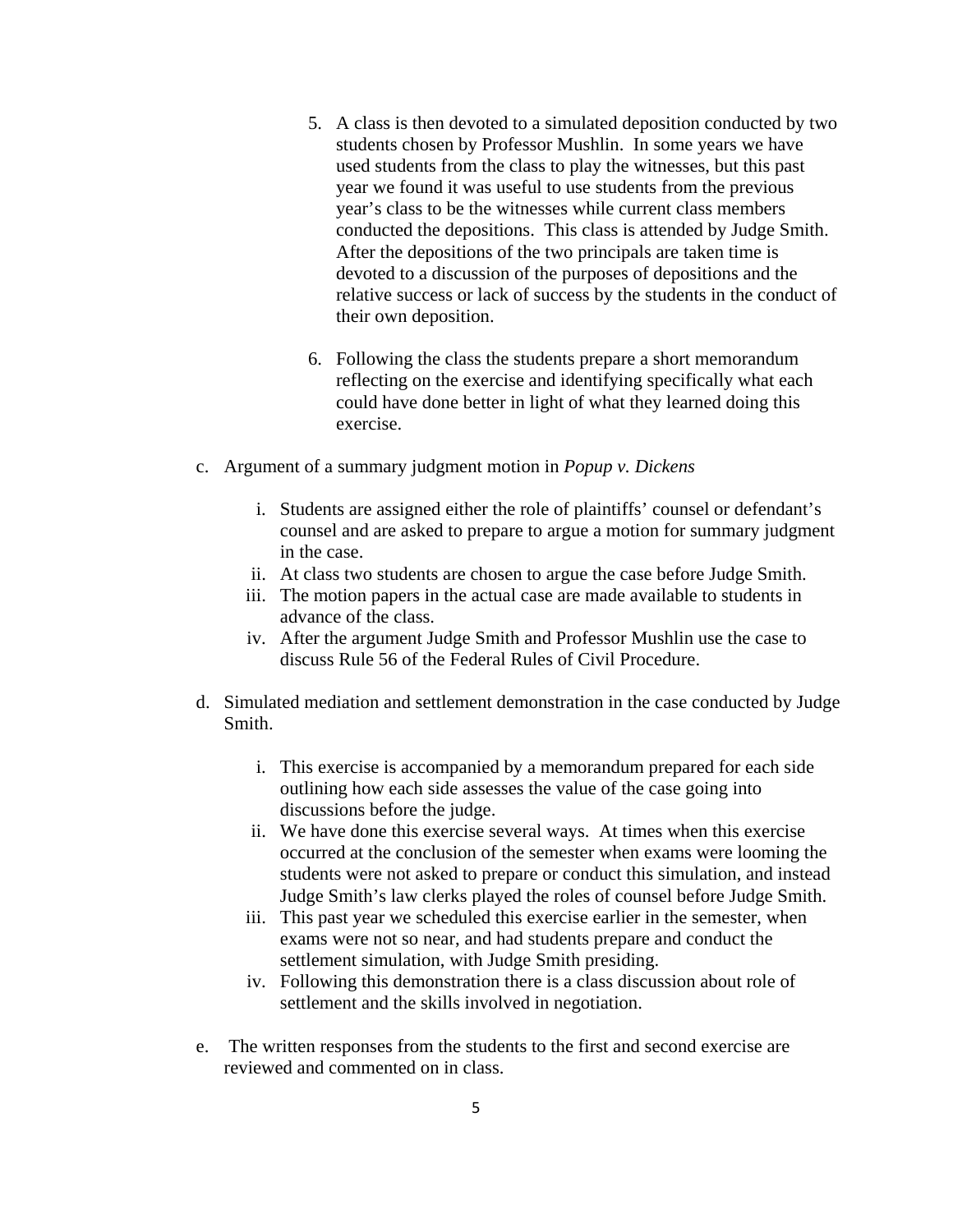#### **VIII. Review: The Students' View**

- a. We administered a confidential survey to students in the 2007, 2009, and 2010 classes.
- b. The responses indicated that the students welcomed this experiment.
- c. The suggestions made by the students in the surveys for improvement include:
	- i. More feedback;
	- ii. Less emphasis on e discovery;
	- iii. Allowing students more time to participate in classroom exercises;
	- iv. More guidance on how to understand the different roles of Judge Smith and Professor Mushlin;
	- v. Incorporating assigned reading into Judge Smith's lectures; and
	- vi. Make assignments count as part of the grade.

#### IX. **Benefits and Drawbacks**

- a. We have identified the following benefits of our approach. It:
	- i. Teaches students at the beginning of their law career that law is more than doctrine;
	- ii. Introduces students to practical skills that lawyers need and to ethical dilemmas that they face in the day to day practice of law; and
	- iii. Provides a workable, relatively economical and practical model, for most law schools to implement the teachings of the McCrate Commission, and the Carnegie Report and the Report on Best Practices in Legal Education into a standard first year curriculum.
- b. We have identified the following drawbacks of our approach. It:
	- i. Can be confusing to students if not adequately explained;
	- ii. Is a less efficient way than lectures to cover substantive material:
	- iii. Requires sharing the classroom with another authority figure which can be difficult for a professor to do: and
	- iv. Is time consuming as it involves reviewing student submissions and providing feedback.

#### **X. Conclusion**

- a. This method, although distinctive, is available to everyone.
- b. Practically every law school is near to some courthouse.
- c. Although a federal judge would have more familiarity with the Federal Rules of Civil Procedure than would a state court judge, the practical aspects of the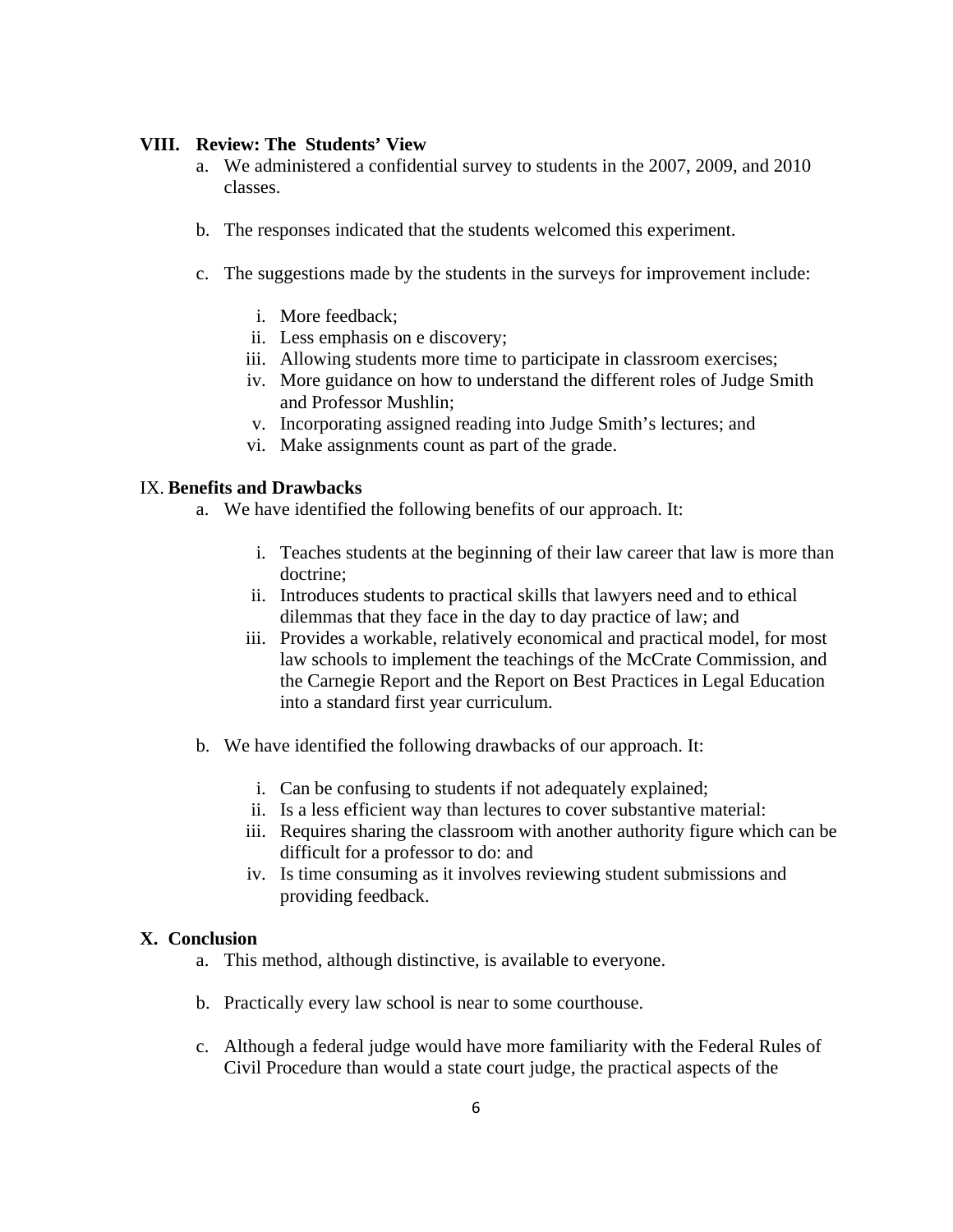exercises described above could be equally well demonstrated by any trial court judge.

d. Despite the drawbacks, we believe that giving students the combined insight of a professor of law and a sitting judge has been valuable to the students, and has helped both of us to be cognizant of the challenge that the Rules of Civil Procedure present to the uninitiated among our students.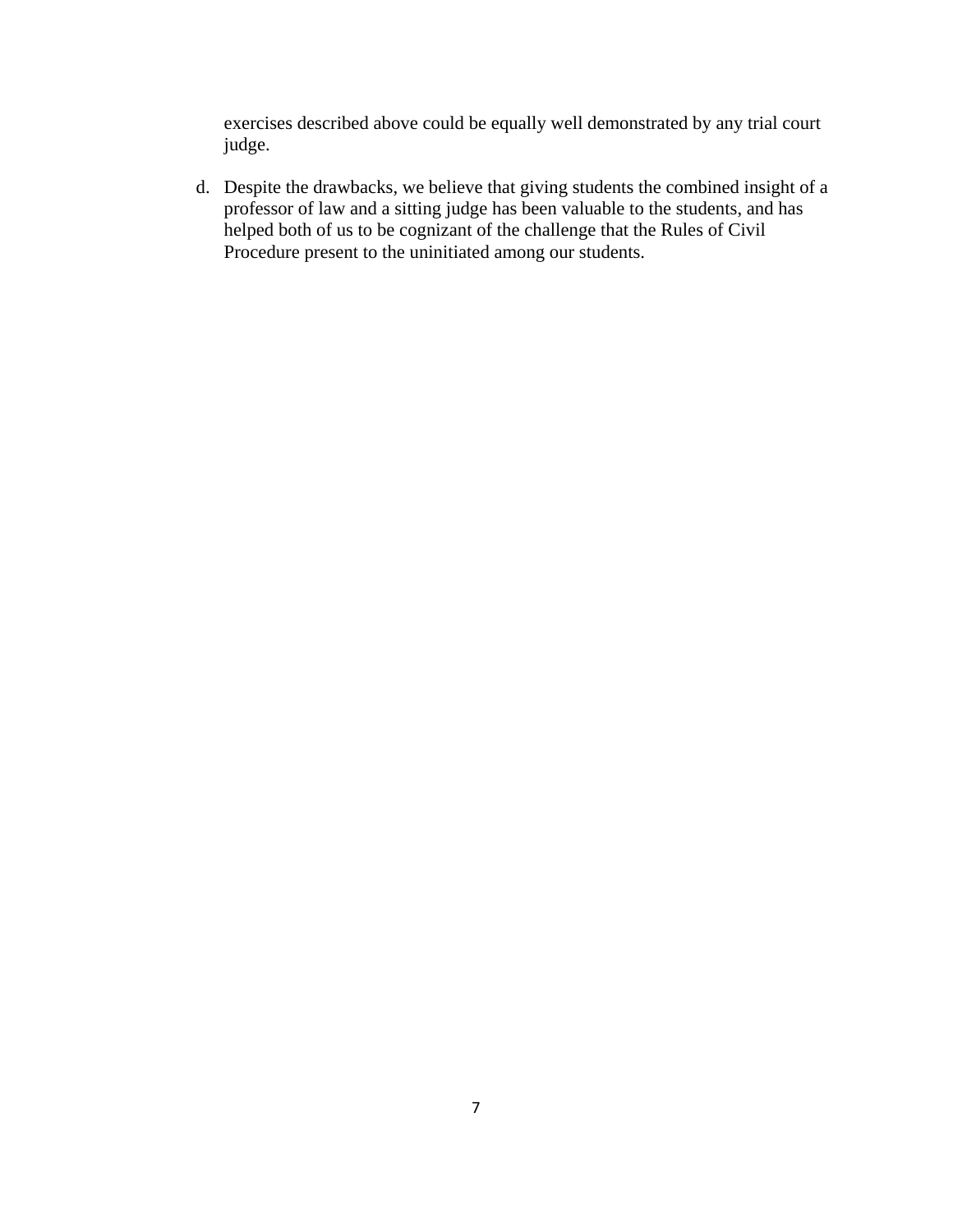**Rubric for**

**Complaint Drafting Exercise**

**Submitted by**

**Andi Curcio Georgia State University School of Law**